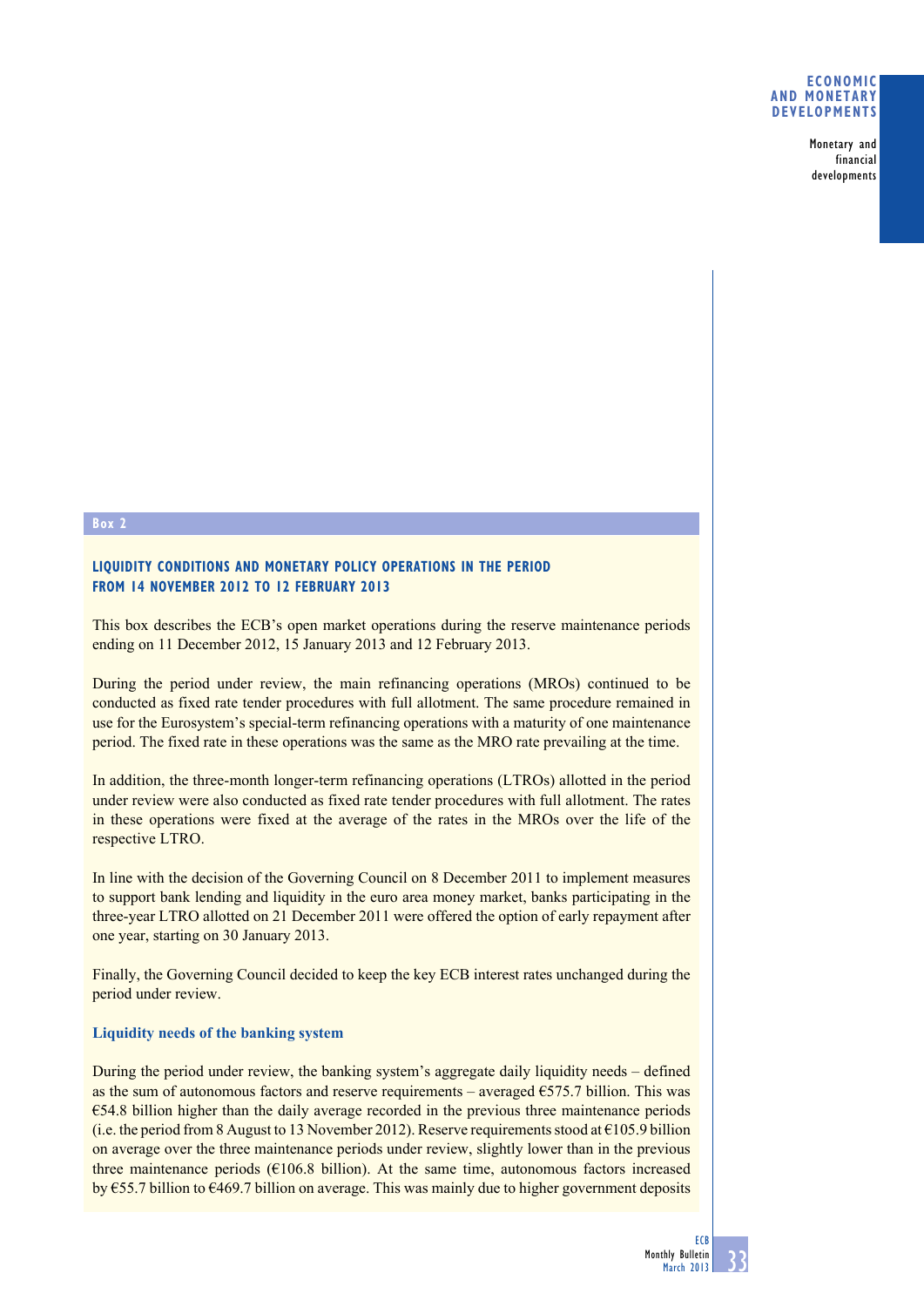

held with central banks, combined with occasional declines in other autonomous factors, such as claims on euro area credit institutions denominated in euro.

Current account holdings in excess of reserve requirements averaged €382.5 billion during the period under consideration, a decrease of  $\epsilon$ 45.8 billion compared with the previous review period. As in the previous period (from 8 August to 13 November 2012), such large current account holdings can be attributed to the reduction of the deposit facility rate to zero in July 2012, which reduced the incentive for banks to transfer their excess liquidity overnight to the deposit facility. During the three reserve maintenance periods under review, recourse to the deposit facility decreased considerably, by  $\epsilon$ 76.4 billion to  $\epsilon$ 219.7 billion (see also the section of this box entitled "Use of standing facilities").

#### **Liquidity supply**

During the period under review, total net liquidity supplied by means of open market operations averaged  $\epsilon$ 1,175.9 billion. This represents a significant decrease of  $\epsilon$ 68.7 billion relative to the previous three maintenance periods. Tender operations<sup>1</sup> provided an average of €900 billion,  $\epsilon$ 65.3 billion less than in the previous review period (see Chart B).

As regards the weekly MROs, during the reserve maintenance periods ending on 11 December 2012 and 15 January 2013, the daily average liquidity supplied was  $\epsilon$ 76.3 billion. It increased substantially to  $\epsilon$ 127.5 billion in the reserve maintenance period ending on 12 February 2013. The overall daily average liquidity supplied during the three maintenance periods under review was, therefore,  $E92.0$  billion, compared with  $€110.4$  billion in the previous three reserve maintenance periods. The special-term refinancing

1 Tender operations include main refinancing operations, longer-term refinancing operations and fine-tuning operations (both liquidity-providing and liquidity-absorbing).

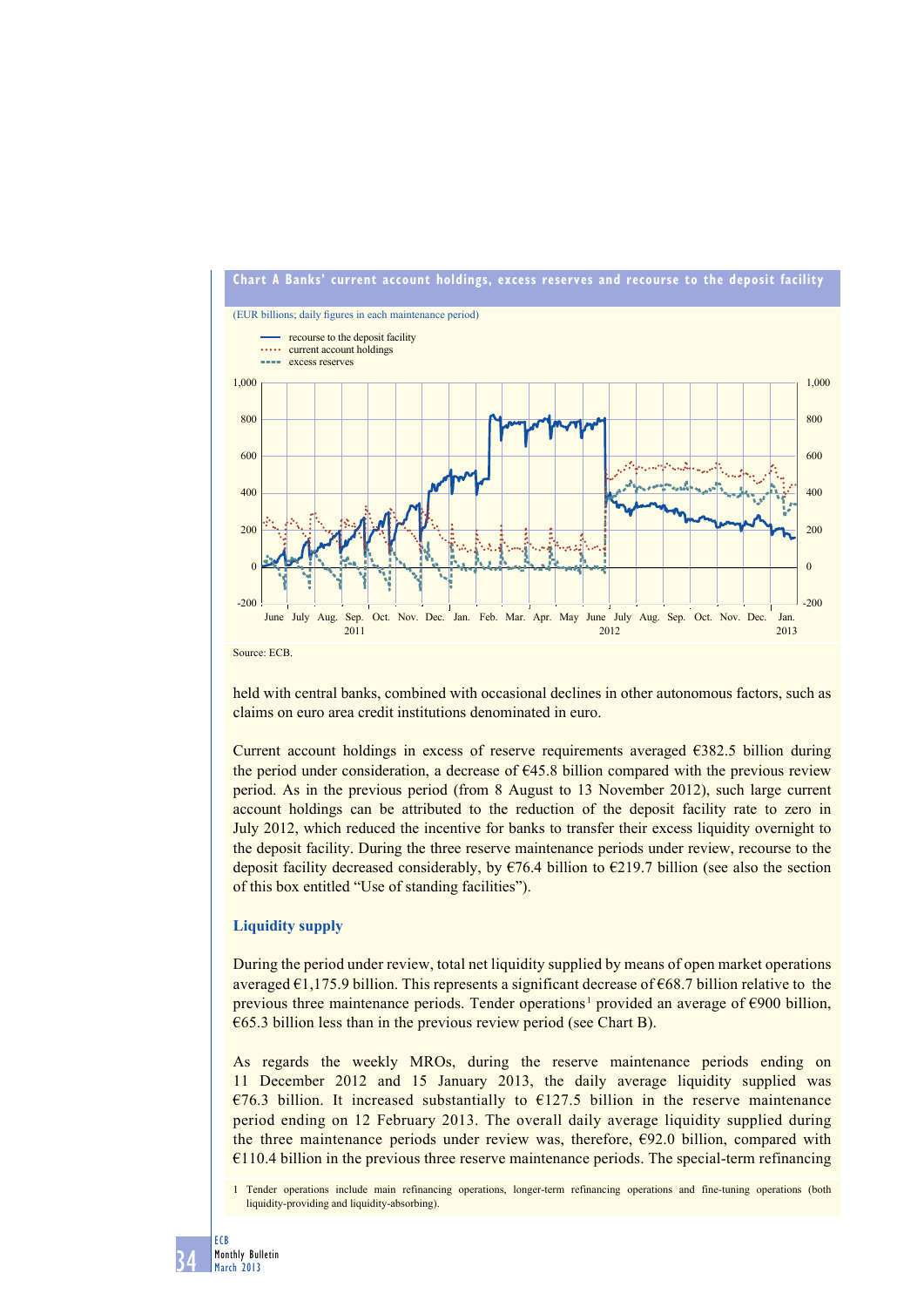### **economic and monetary deVeloPmentS**

Monetary and financial developments

#### **chart b liquidity needs of the banking system and liquidity supply**

(EUR billions; daily averages for the review period are shown next to each item)



operations with a maturity of one maintenance period provided a daily average of  $\epsilon$ 14.0 billion in the reserve maintenance periods under review, compared with  $E17.5$  billion in the previous review period. The three-month LTROs provided €30.0 billion of liquidity on average, compared with  $\epsilon$ 40.1 billion in the previous three maintenance periods.

Finally, the liquidity provided through the two three-year LTROs in the review period averaged  $€971.5$  billion daily, compared with  $\epsilon$ 1,000.3 billion in the previous three maintenance periods. This was mainly due to the fact that Eurosystem counterparties exercised the early repayment option of the first three-year LTRO, allotted on 21 December 2011. Banks voluntarily repaid €149.4 billion before the maturity date of this operation. This repayment significantly reduced the level of excess liquidity in the market during this period.

Together, the first and second covered bond purchase programmes (the CBPP and CBPP2)

and the Securities Markets Programme (SMP) resulted in liquidity provision averaging  $\epsilon$ 275.9 billion in the review period. The maturing amounts in these portfolios reached  $\epsilon$ 3.4 billion.

Outstanding liquidity provided through the CBPP – which was completed in June 2010 – stood at €48.9 billion on 12 February 2013, marginally lower than at the end of the previous review period, on account of maturing amounts. On 12 February 2013, settled purchases under CBPP2 – which ended on 31 October 2012 – were  $\epsilon$ 16.3 billion, while the net value of settled purchases under the SMP decreased by  $\epsilon$ 2.0 billion to  $\epsilon$ 205.4 billion, also on account of maturing amounts. Weekly fine-tuning operations were conducted in order to neutralise the liquidity-providing effect of the SMP in the market. In nearly all of those operations, the ECB fully absorbed the liquidity provided by the SMP, the sole exception being the last operation of 2012, carried out on 28 December, in which the Eurosystem withdrew only  $£197.6$  billion.

# **Use of standing facilities**

Excess liquidity (defined as total liquidity provided via operations and the marginal lending facility, minus autonomous factors and reserve requirements) averaged  $\epsilon$ 602.2 billion in the period under review (down from  $\epsilon$ 724.8 billion in the previous review period). Recourse to the marginal lending facility remained very low, at  $\epsilon$ 2.0 billion (up from  $\epsilon$ 1.0 billion). Average recourse to the deposit facility decreased from  $\epsilon$ 296.1 billion to  $\epsilon$ 219.7 billion. Average net recourse<sup>2</sup> to the deposit facility amounted to  $\epsilon$ 217.7 billion, a significant reduction of

2 Net recourse to the deposit facility is calculated as recourse to the deposit facility minus recourse to the marginal lending facility over the review period, including weekends.